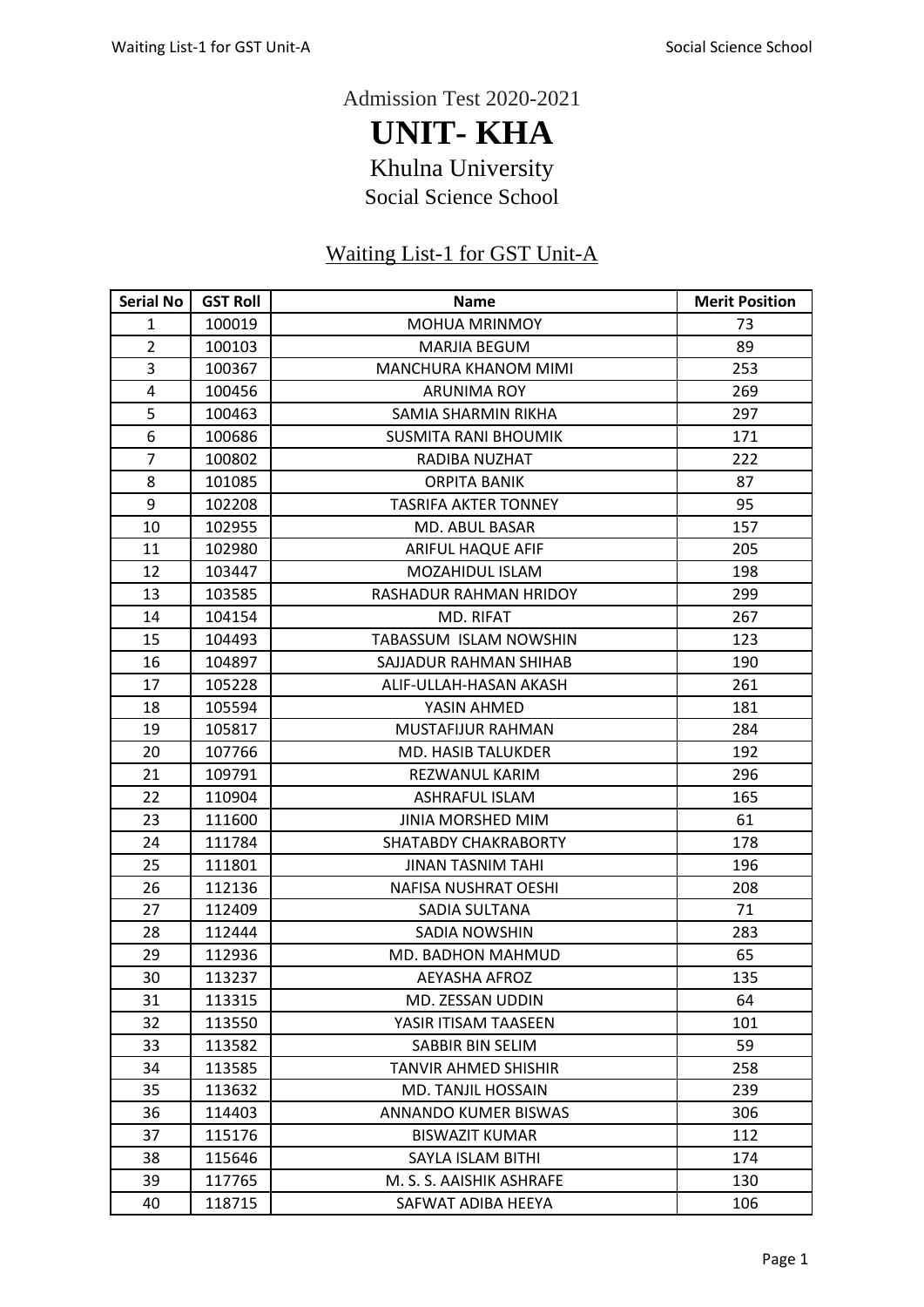| 41 | 121016 | <b>NUSRAT JAHAN</b>          | 255 |
|----|--------|------------------------------|-----|
| 42 | 121055 | KAZI TAHRIMA JAHAN MAHMUDA   | 116 |
| 43 | 123352 | SWARNA PROGGA MALLICK        | 129 |
| 44 | 123357 | <b>MARUFA AKTER CHUMKI</b>   | 141 |
| 45 | 123378 | <b>SUSMITA PAUL</b>          | 110 |
| 46 | 123395 | SAJUTE BOSE                  | 86  |
| 47 | 123426 | <b>JANNATUL FERDOUS</b>      | 102 |
| 48 | 123442 | <b>NABILA RAHMAN</b>         | 311 |
| 49 | 123453 | RAJOSREE DAS SRIJA           | 115 |
| 50 | 123455 | SUMAIYA AKTER SHEMU          | 211 |
| 51 | 123476 | SABRINA AKTER                | 169 |
| 52 | 123477 | <b>AFIA KHATUN</b>           | 104 |
| 53 | 123488 | SADIA ISLAM MOU              | 155 |
| 54 | 123506 | AS SAUDA MAHJABIN            | 220 |
| 55 | 123717 | JAHANARA AKTER               | 177 |
| 56 | 123765 | <b>JANNATUL FERDOUS MITU</b> | 248 |
| 57 | 123858 | <b>TITHI SARKAR</b>          | 254 |
| 58 | 123869 | <b>JANNATUN SADIA</b>        | 90  |
| 59 | 124118 | <b>SUMIYA SULTANA</b>        | 137 |
| 60 | 124149 | ANANYA MONDAL OYSHE          | 310 |
| 61 | 124155 | ZARIN SADAF POPLY            | 175 |
| 62 | 124175 | REHENA PERVIN                | 111 |
| 63 | 124308 | <b>FARHANA FERDOUS</b>       | 81  |
| 64 | 124396 | HUMAIYARA SADIYA             | 92  |
| 65 | 124403 | NISHAT TABASSUM MOULY        | 280 |
| 66 | 124529 | MD. AL MUBIN MOLLA           | 85  |
| 67 | 124531 | <b>JARIN AFRIN</b>           | 180 |
| 68 | 124580 | <b>HUMAYRA AKTER</b>         | 136 |
| 69 | 124595 | <b>JABALEY NUR</b>           | 127 |
| 70 | 124614 | REFATE SULTANA               | 108 |
| 71 | 124631 | <b>MD. TAZMIR HOSSEN</b>     | 271 |
| 72 | 124667 | MD. SHAHED JAMIL             | 270 |
| 73 | 124668 | H M TAIFUR RAHMAN            | 77  |
| 74 | 124756 | FARHANA YASMIN               | 234 |
| 75 | 124854 | SAWRAV KANTI MOHALDER        | 63  |
| 76 | 124868 | <b>SHYAMOLI NANDY</b>        | 215 |
| 77 | 124886 | SHIKDER SHOWMIK HASAN AKASH  | 147 |
| 78 | 124973 | <b>BRISTI PAIK</b>           | 289 |
| 79 | 125269 | <b>AMIT KUMAR PAUL</b>       | 199 |
| 80 | 125418 | MD. INJAMUL HAQUE            | 158 |
| 81 | 125441 | SUSMITA SARKAR               | 132 |
| 82 | 125446 | ARGHAY DEB PAUL              | 278 |
| 83 | 125464 | MD. SHAFIQUL ISLAM           | 82  |
| 84 | 125508 | SK OMER FARUQUE              | 179 |
| 85 | 125576 | AMINUR ISLAM                 | 214 |
| 86 | 125587 | MUHIB HASAN TAKI             | 298 |
| 87 | 125616 | SHARJIL HOSSAIN              | 84  |
| 88 | 125816 | SHAIKH MUFRAD RAHAMAN ANIM   | 83  |
| 89 | 126093 | HASANAT ABDULLAH TONU        | 204 |
| 90 | 126695 | SK. NAHID HASSAN             | 75  |
|    |        |                              |     |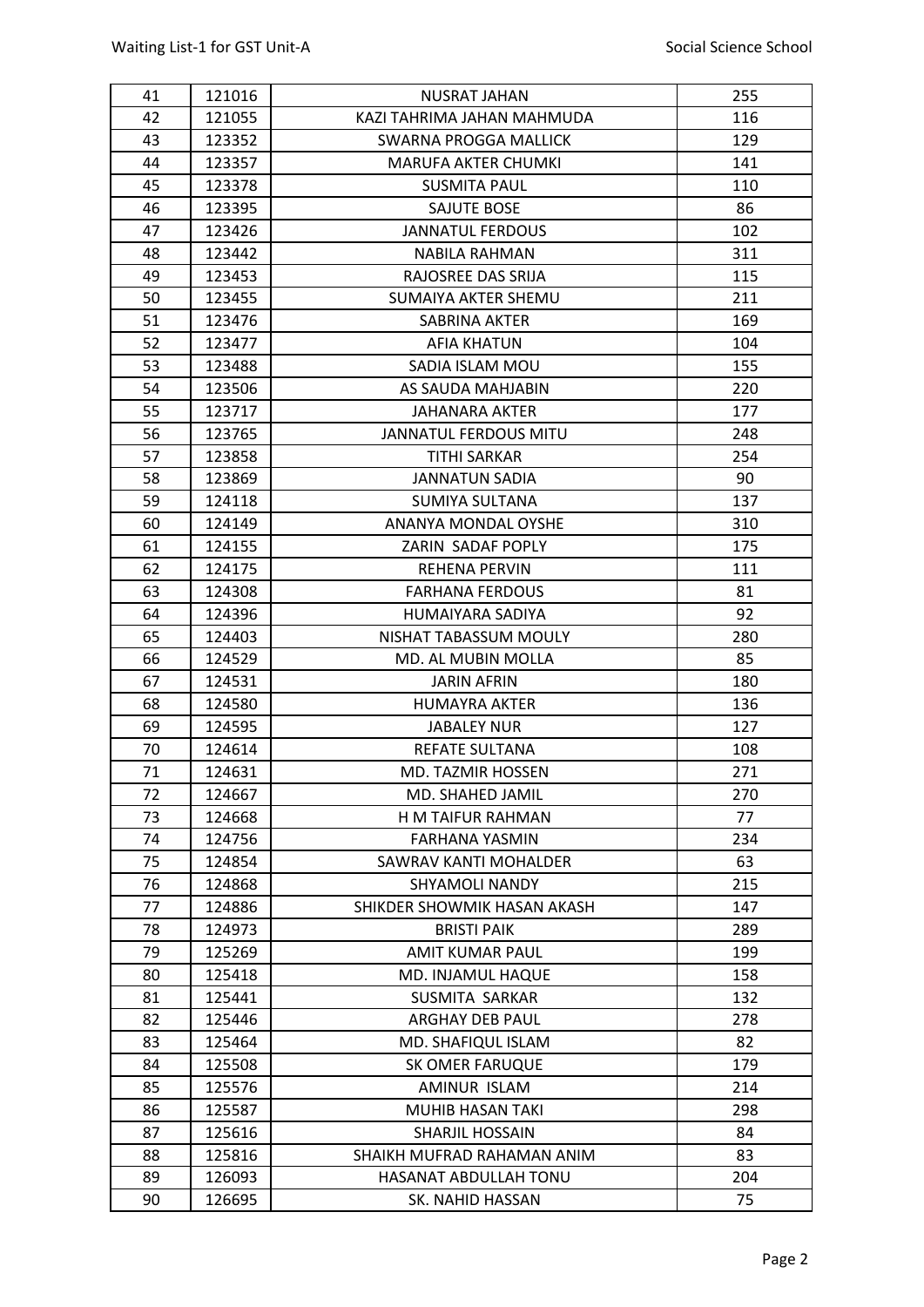| 91         | 127236           | <b>BISHOJIT ROY</b>                               | 172        |
|------------|------------------|---------------------------------------------------|------------|
| 92         | 127292           | <b>MISHOUK KUMAR PAUL</b>                         | 242        |
| 93         | 127349           | <b>SHANTANU MANDAL</b>                            | 55         |
| 94         | 127400           | <b>MD. RAHUL HOSSEN</b>                           | 60         |
| 95         | 127514           | MUNSHI ARIFUZZAMAN KINGSHUK                       | 138        |
| 96         | 127551           | MD. MERAJUL ISLAM                                 | 149        |
| 97         | 127616           | <b>MAHABUB ALAM JUBIR</b>                         | 292        |
| 98         | 127932           | <b>SUMAYA</b>                                     | 264        |
| 99         | 127955           | SADIA NAUSHIN                                     | 233        |
| 100        | 129473           | PROSHANTO MOHAMMAD SHIMUL                         | 285        |
| 101        | 130200           | MD. REDOWAN AHMED                                 | 237        |
| 102        | 130235           | SANZIDA YEASMIN                                   | 244        |
| 103        | 130482           | <b>MEHRIN RAHMAN NAHIN</b>                        | 97         |
| 104        | 130491           | SAMIA AKTER                                       | 257        |
| 105        | 130586           | SONALY RAJ BONGSHI PRITY                          | 140        |
| 106        | 131253           | TASNIMA AKTER ANIKA                               | 173        |
| 107        | 132110           | TASIN AHMED SIDDIQUE                              | 161        |
| 108        | 132790           | ROKEYA AKTER JUI                                  | 170        |
| 109        | 133982           | <b>MAISHA TASNIM RITE</b>                         | 217        |
| 110        | 134243           | <b>MST. JANNATUL MAUWA</b>                        | 295        |
| 111        | 134880           | NAZIFA ANZUM NOVA                                 | 162        |
| 112        | 136218           | <b>MERAJ HOSSAIN</b>                              | 168        |
| 113        | 136826           | MOST. AFRINA PARVIN BRISTI                        | 286        |
| 114        | 138389           | PIJUSH KANTI SARKER                               | 94         |
| 115        | 138953           | SATU CHANDRO ROY                                  | 197        |
|            |                  |                                                   |            |
|            |                  |                                                   |            |
| 116<br>117 | 139081<br>139282 | MD. ANNASMUS SAKIB KHAN<br>MD. NOBEL HOSEN        | 153<br>93  |
|            | 139408           | <b>SAKIB SAHIR</b>                                |            |
| 118        |                  | <b>SHAMOL KUMAR ROY</b>                           | 318<br>241 |
| 119<br>120 | 139980<br>140742 | <b>SEMONTY GHOSE</b>                              | 209        |
| 121        | 141361           | <b>MST. TANIA KHATUN</b>                          | 146        |
|            |                  |                                                   |            |
| 122        | 142253           | FAHAD AL SHAHAB PRANTA                            | 148        |
| 123        | 143051<br>143733 | ASIR INTISAR BHUIYAN RIFAT<br><b>KAMRUL ISLAM</b> | 259<br>206 |
| 124        |                  |                                                   | 151        |
| 125        | 144062           | LABONNA AKTER<br>ANAMIKA PAUL                     | 131        |
| 126<br>127 | 144458<br>146304 | MUHAMMAD ABDULLAH                                 | 260        |
|            |                  | JANNATUL FERDOUS SWARNA                           | 109        |
| 128        | 148191           |                                                   |            |
| 129        | 148454<br>149879 | MOHAMMAD SADMAN RAFID<br>NISRAT JAHAN NISA        | 212<br>213 |
| 130        |                  | <b>SHAON KUMAR SINGHA</b>                         | 186        |
| 131<br>132 | 149886<br>150744 | MUHAMMAD HASNAIN AHMED ABDULLAH                   | 276        |
| 133        | 153589           | SARAF TASNIM                                      | 72         |
| 134        | 153647           | PRANTO AFRIN                                      | 156        |
| 135        | 153757           | SANJIDA ISLAM SINTHIA                             | 134        |
| 136        | 154334           | TAPOSHI RABEYA                                    | 218        |
| 137        | 154451           | NAHIAN NAKIBA MIM                                 | 315        |
| 138        | 155818           | <b>MAHER NIGAR MERY</b>                           | 246        |
| 139        | 156619           | MOSAMMAT ZANNATUL FERDUSS                         | 309        |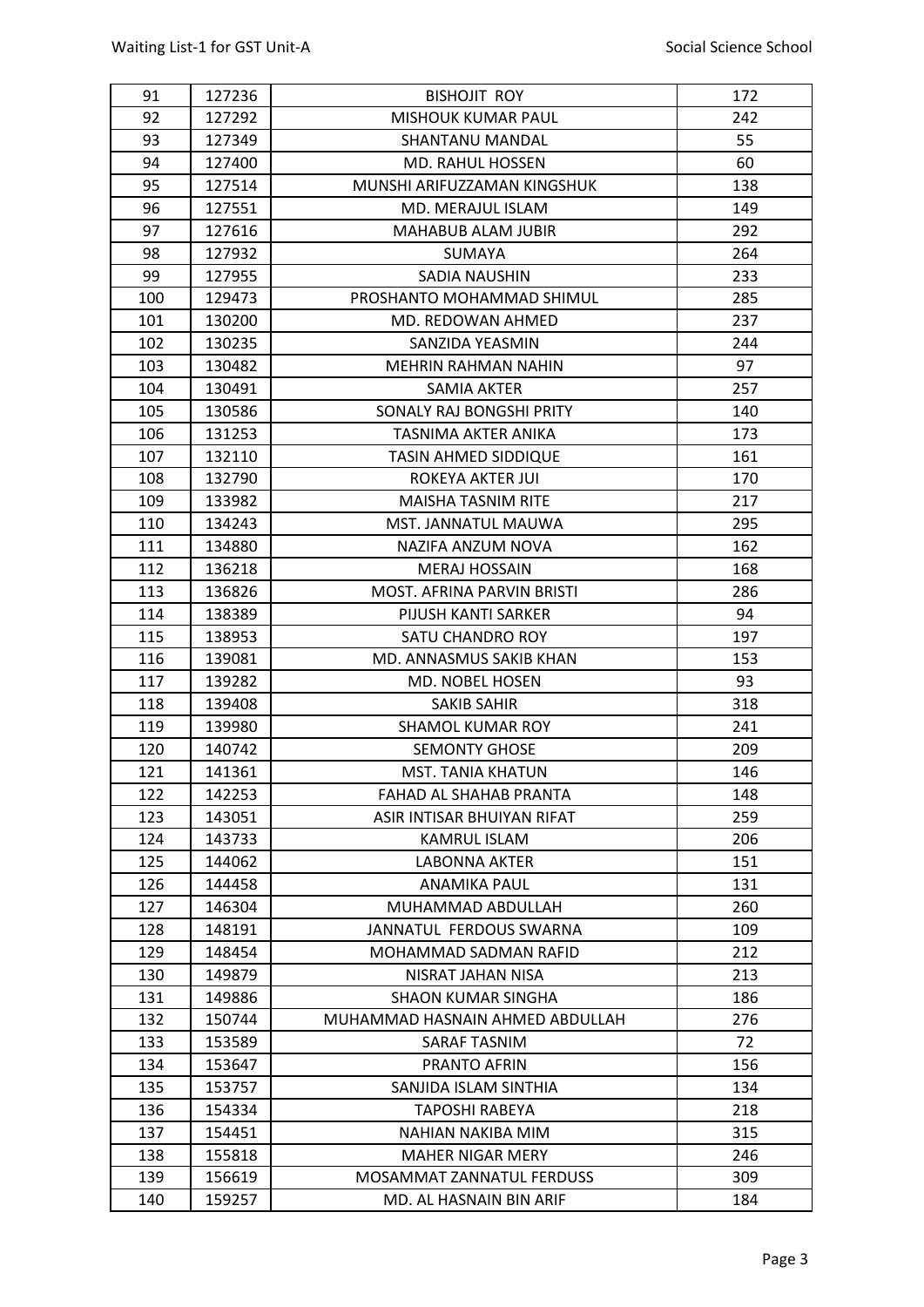| 141 | 161080 | PRITOM MOHAJON               | 100        |
|-----|--------|------------------------------|------------|
| 142 | 163272 | MD. EFAZ IBNA MAMUN          | 291        |
| 143 | 164374 | AMATUL QUADER TAHMIDA        | 78         |
| 144 | 164535 | <b>MOST. SURATUN NESA</b>    | 228        |
| 145 | 164556 | <b>MST. JANNATUL FERDOUS</b> | 275        |
| 146 | 165304 | MST. MAHMUDA KHATUN          | 227        |
| 147 | 165575 | <b>BRISTI AKTAR</b>          | 118        |
| 148 | 166008 | MST. ROMANA AKTER MEGHLA     | 235        |
| 149 | 166328 | <b>MD. JAHID HASAN</b>       | 166        |
| 150 | 167062 | MD. MUSFIQUR RAHMAN          | 182        |
| 151 | 167245 | MOHSINA ISLAM TAMANNA        | 103        |
| 152 | 167443 | BIPASHA JANNAT MIM           | 243        |
| 153 | 169038 | UMMA ZURAIYA                 | 202        |
| 154 | 170068 | <b>TAMANNA TABASSUM</b>      | 114        |
| 155 | 170087 | <b>SURAIYA KHATUN</b>        | 247        |
| 156 | 170114 | ZARIN TASNIM ROSHNI          | 210        |
| 157 | 170171 | AFIA FAHMIDA                 | 232        |
| 158 | 170298 | S. A. SHOAIB                 | 203        |
| 159 | 170554 | M.D HASIBUL ISLAM ROCKY      | 266        |
| 160 | 170832 | <b>MD. RUMMAN MOROL</b>      | 176        |
| 161 | 170861 | <b>EMAMUL HOSSEN BAPPI</b>   | 57         |
| 162 | 170955 | <b>TANMOY SARDER</b>         | 74         |
| 163 | 171054 | <b>NILOY KUMAR PAUL</b>      | 99         |
| 164 | 172755 | MD. OMAR FARUK TALUKDER      | 88         |
| 165 | 172868 | MD. ABU SHIHAB               | 273        |
| 166 | 174718 | SATHIL AHAMMED SHARUP        | 107        |
| 167 | 175111 | AMIT HASAN SIKDER            | 224        |
| 168 | 176040 | <b>JINNAT ARA JAMI</b>       | 154        |
| 169 | 176794 | MD. MEJBAUL AREFIN AYON      | 223        |
| 170 | 176835 | MD. MAHMUDUL HASSAN          | 160        |
| 171 | 176890 | ETTAHAD ISLAM ADIB           | 68         |
| 172 | 177849 | <b>MOHIMA BINTE RASEL</b>    | 150        |
| 173 | 178073 | SABIKUN NAHAR                | 58         |
| 174 | 179652 | JANNAT ARA KHANOM            | 76         |
| 175 | 179955 | <b>AURNOB CHANDRA DAS</b>    | 262        |
| 176 | 182518 | <b>HAFSA TUZ JOHA</b>        | 256        |
| 177 | 182764 | NABILA TABASSUM              | 152        |
| 178 | 183475 | <b>RIFAH TASNIA</b>          | 251        |
| 179 | 183542 | <b>MABINA AKTER</b>          | 139        |
| 180 | 183832 | KANIZ FATEMA SNIGDHA         | 119        |
|     |        |                              | 142        |
| 181 | 183835 | ZARIN TASNIM AUDITY          |            |
| 182 | 184081 | <b>ISRAT JAHAN RUBA</b>      | 201<br>194 |
| 183 | 184208 | MARYAM JAMILA                |            |
| 184 | 185417 | SHEIKH FOYZUNNESA AKTER      | 98<br>225  |
| 185 | 185928 | RAWSONARA AKTER MEGHA        |            |
| 186 | 186470 | MAHJABIN MOMO                | 128        |
| 187 | 187445 | <b>DIYA BISWAS</b>           | 274        |
| 188 | 189424 | S.M. SHAFIQUR RAHMAN         | 219        |
| 189 | 189871 | MAHIA JANNAT                 | 314        |
| 190 | 190897 | MUHAMMAD ABDULLAH AL MASUD   | 281        |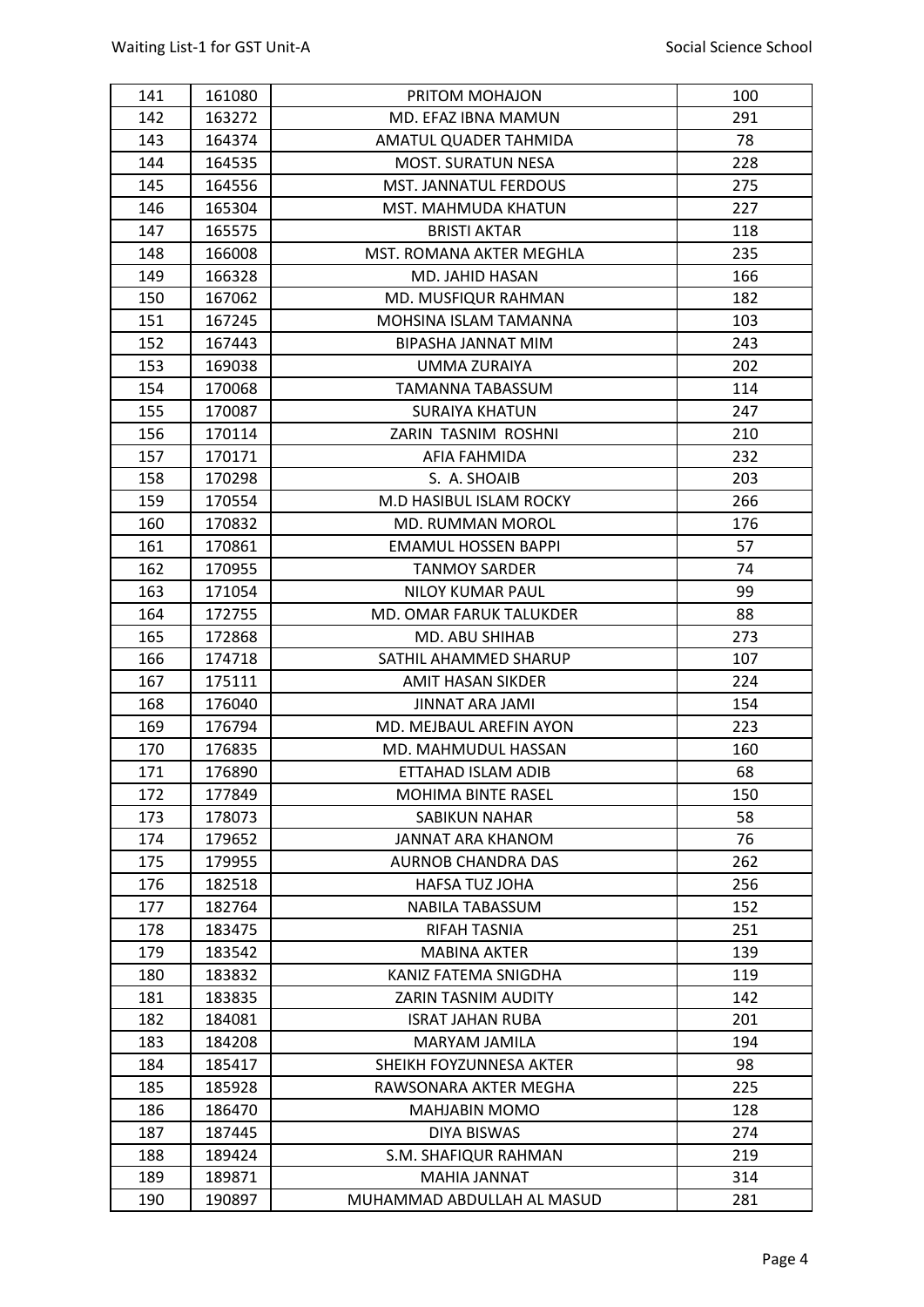| 191 | 191761 | NUSRAT YESMIN KONA        | 305 |
|-----|--------|---------------------------|-----|
| 192 | 191942 | AHSANUL BARI NAEEM        | 193 |
| 193 | 192546 | SYED ISMEAD HOSSAIN RAZIN | 69  |
| 194 | 197412 | AL THAMASUL ISLAM         | 126 |
| 195 | 197782 | MOHAMMAD ALI              | 187 |
| 196 | 200430 | MD. SURUZZAMAN            | 308 |
| 197 | 202025 | MD. ABDUR RAZZAK REFAT    | 125 |
| 198 | 202760 | MD. MEHEDI HASAN          | 240 |
| 199 | 203375 | <b>JOYEE NANDI</b>        | 279 |
| 200 | 204099 | <b>NAZMEEN SULTANA</b>    | 265 |
| 201 | 208486 | SHAHNIMA RAHMAN SEEMA     | 80  |
| 202 | 208530 | LAILA BHUYAN              | 238 |
| 203 | 208796 | <b>SHARMIN AKTER</b>      | 316 |
| 204 | 208855 | <b>SUMYA AFRIN</b>        | 216 |
| 205 | 208925 | SYEDA HUMYRA SIDDIKA      | 117 |
| 206 | 209108 | <b>POLLOBI</b>            | 304 |
| 207 | 209383 | <b>FARHANA TASNIM</b>     | 293 |
| 208 | 209732 | <b>SHOVON GAIN</b>        | 188 |
| 209 | 209795 | MD. MERAJUL ISLAM         | 230 |
| 210 | 210044 | TOUSIF HOSSAIN MISSION    | 302 |
| 211 | 210053 | ASIF AHMED RAFI           | 307 |
| 212 | 210185 | MD. ASHIK GAZI            | 245 |
| 213 | 210458 | <b>MD. RAKIB HUSAIN</b>   | 113 |
| 214 | 210599 | MD. SAKIBUZZAMAN          | 79  |
| 215 | 210662 | KHAZA MU. MOIN UDDIN KHAN | 249 |
| 216 | 210737 | MD. PRINCE AHAMED         | 183 |
| 217 | 211041 | <b>FORHAD REZA</b>        | 105 |
| 218 | 211074 | <b>AYSHA KHATUN</b>       | 229 |
| 219 | 211378 | <b>SRABONTI SAHA</b>      | 268 |
| 220 | 211797 | <b>ABHIJIT SARKAR</b>     | 159 |
| 221 | 211922 | <b>MD APU JOARDER</b>     | 236 |
| 222 | 212086 | <b>BELLWALL AMIN</b>      | 282 |
| 223 | 212428 | <b>MD MURAD HOSEN</b>     | 185 |
| 224 | 212825 | MD. NAIMUZZAMAN           | 272 |
| 225 | 213033 | MD. ABDULLA AL-MAMUN      | 252 |
| 226 | 213375 | <b>SUZIT KUMAR PAL</b>    | 91  |
| 227 | 213402 | IRTIZA ASMAR RIAD         | 221 |
| 228 | 213919 | <b>SHAHRIAR KABIR</b>     | 54  |
| 229 | 213920 | MD. NOMAN ALI             | 66  |
| 230 | 214544 | <b>JEBUNNESA AUTHOYEE</b> | 67  |
| 231 | 214723 | MST. RAFIYA KARIM         | 250 |
| 232 | 215981 | MD. ABDUL AHAD            | 263 |
| 233 | 216094 | NURA AL HOWA SADIKA       | 290 |
| 234 | 216305 | MOSARRAT JAHAN NUHA       | 288 |
| 235 | 216442 | SEJUTI SARKER SNEHA       | 195 |
| 236 | 216518 | SALWA SHAHABI SORWAR      | 122 |
| 237 | 216997 | <b>ISTEMER JAHAN INNE</b> | 313 |
| 238 | 217301 | <b>ZARIN TASNIM</b>       | 231 |
| 239 | 218921 | MD. TAHMID SHAFAT SHAH    | 96  |
| 240 | 219656 | MD. MAHDI HASAN SHAFI     | 287 |
|     |        |                           |     |